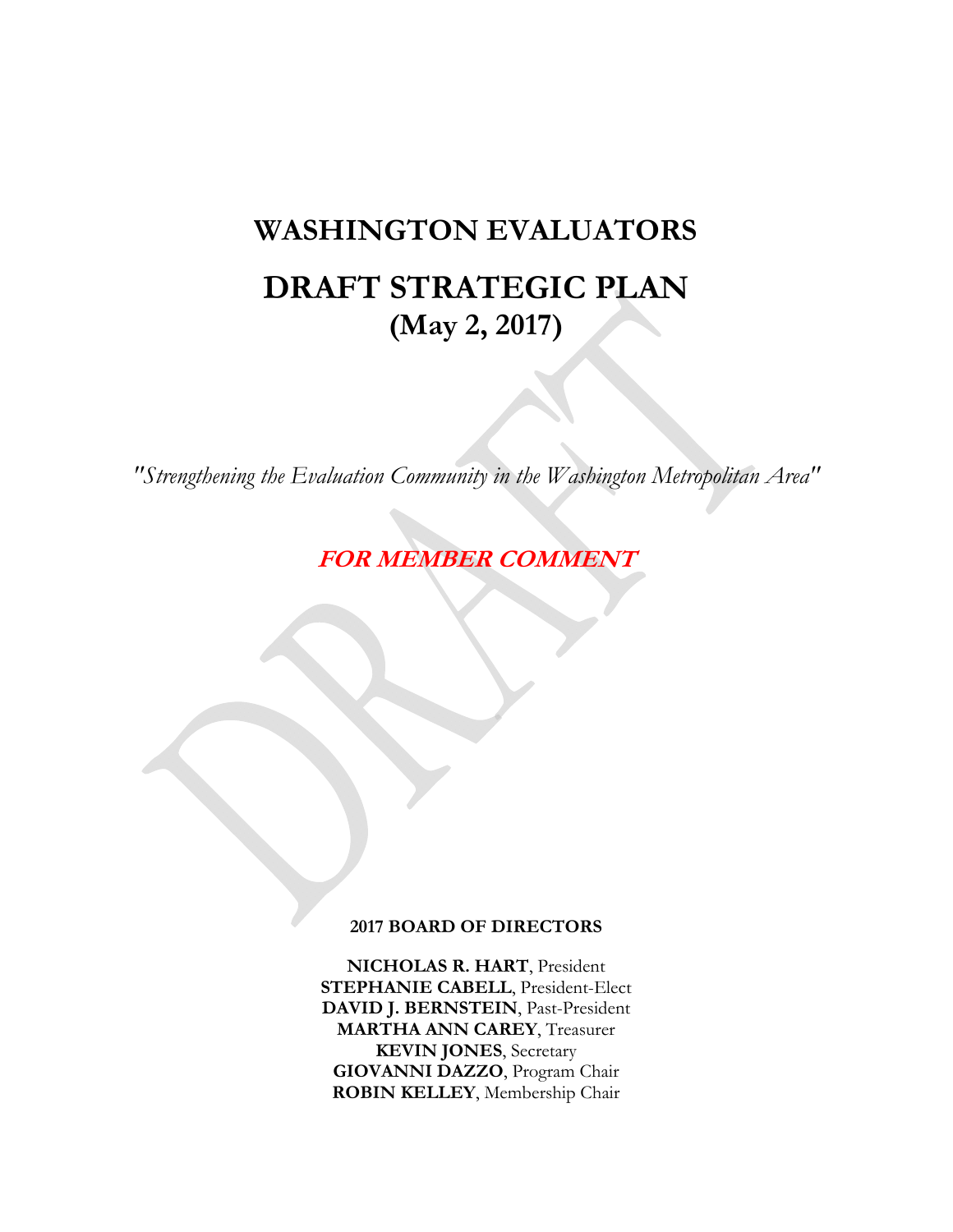[May XX, 2017]

Fellow Evaluators –

Five months into a remarkable year for the field of program evaluation in the Washington, DC area, Washington Evaluators is as active as ever. I am continuously reminded of the incredible dedication those in the DC-area have to promoting and advocating for evaluation, and I am inspired by the dedication our members show to promoting the field and our profession.

The spirit of strengthening evaluation is widespread, and that is precisely the motivation that led to the creation of a new Washington Evaluators Strategic Plan. A hallmark of the evaluation profession is assessing actions against stated goals. With the creation of this plan, Washington Evaluators as an organization is not only demonstrating the value of this proposition, but actively pursuing a wellknown organizational best practice. This strategic plan has been developed to serve as a guide for Washington Evaluators for the remainder of this year and in coming years, as the organization strives to focus on "Strengthening the Evaluation Community in the Washington Metropolitan Area."

Currently Washington Evaluators performs well on many levels, but there is always room for improvement and a need to know where we are starting from. As Washington Evaluators becomes more mature as an organization, this plan will be a guide for the Board of Directors. It is my hope and intent that in coming years, future Boards will review and update the plan to ensure that the members of Washington Evaluators are receiving useful services and professional development opportunities that truly serve the Washington, DC community well for years to come.

--Nick

Nick Hart, Ph.D. 2017 President Washington Evaluators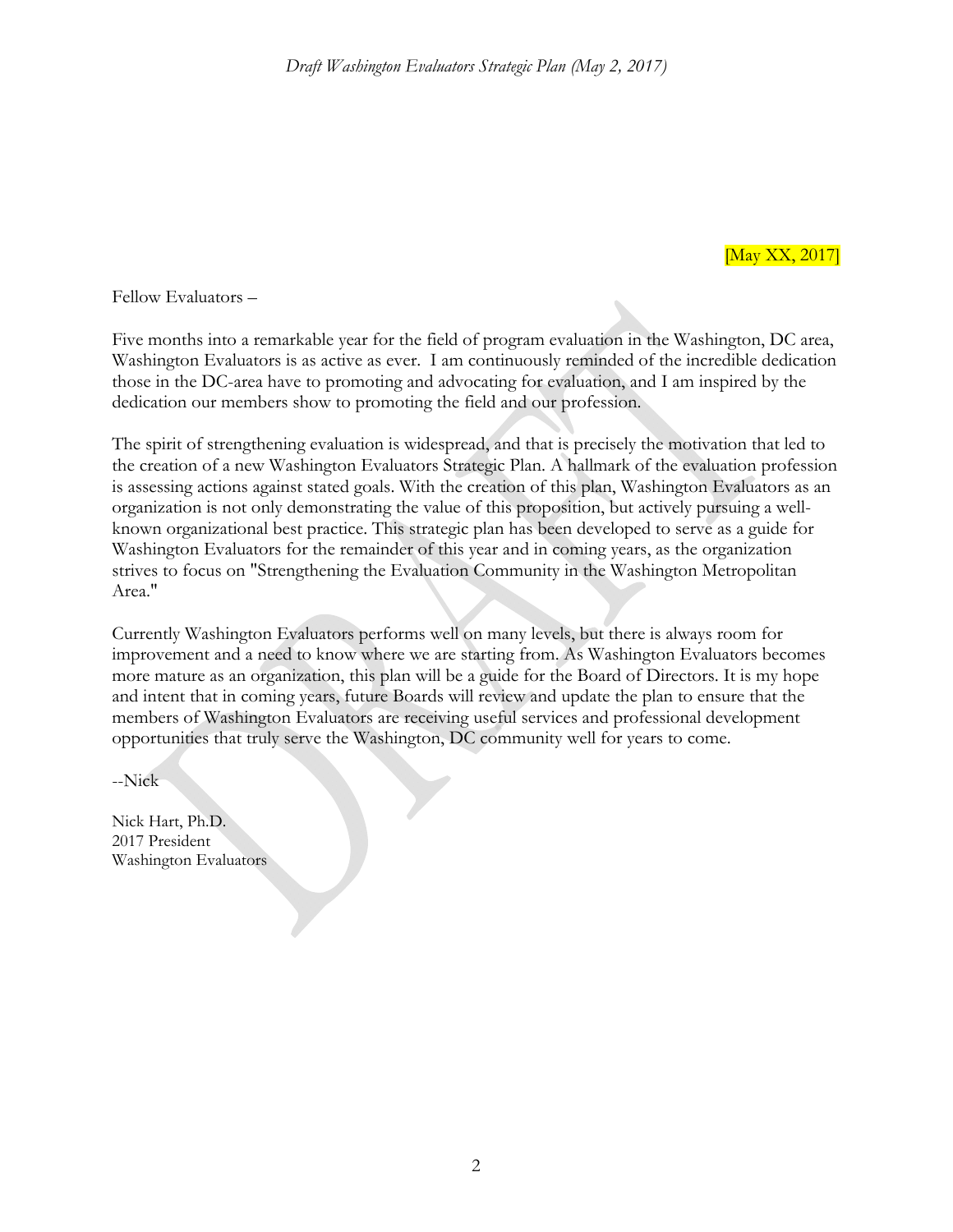# **Contents**

| Strategic Goal #1: Strengthen the Sustainability of the Evaluation Community5                 |
|-----------------------------------------------------------------------------------------------|
| • Objective 1.1: Recruit and help educate the next generation of professional evaluators in   |
|                                                                                               |
| • Objective 1.3: Provide expertise to other professional evaluation development and           |
| ▶ Objective 1.4: Recruit and retain DC-based evaluators to support organizational             |
| • Objective 1.5: Clearly communicate the benefits of membership and promote evaluation to     |
| Strategic Goal #2: Enhance Evaluation Relationships, Interactions, and Resources7             |
| • Objective 2.1: Encourage increased communication between Washington Evaluators              |
|                                                                                               |
| Objective 2.3: Develop strategic partnerships to facilitate cross-organizational interactions |
|                                                                                               |
| Objective 3.1: Develop group opportunities for members and the DC evaluation                  |
| • Objective 3.2: Develop individual opportunities for Washington Evaluators members to        |
| Strategic Goal #4: Facilitate Strong Administration of Washington Evaluators                  |
|                                                                                               |
| Objective 4.2: Recruit and retain volunteers to support Washington Evaluators operations      |
| • Objective 4.3: Ensure the Board of Directors operates effectively and efficiently10         |
|                                                                                               |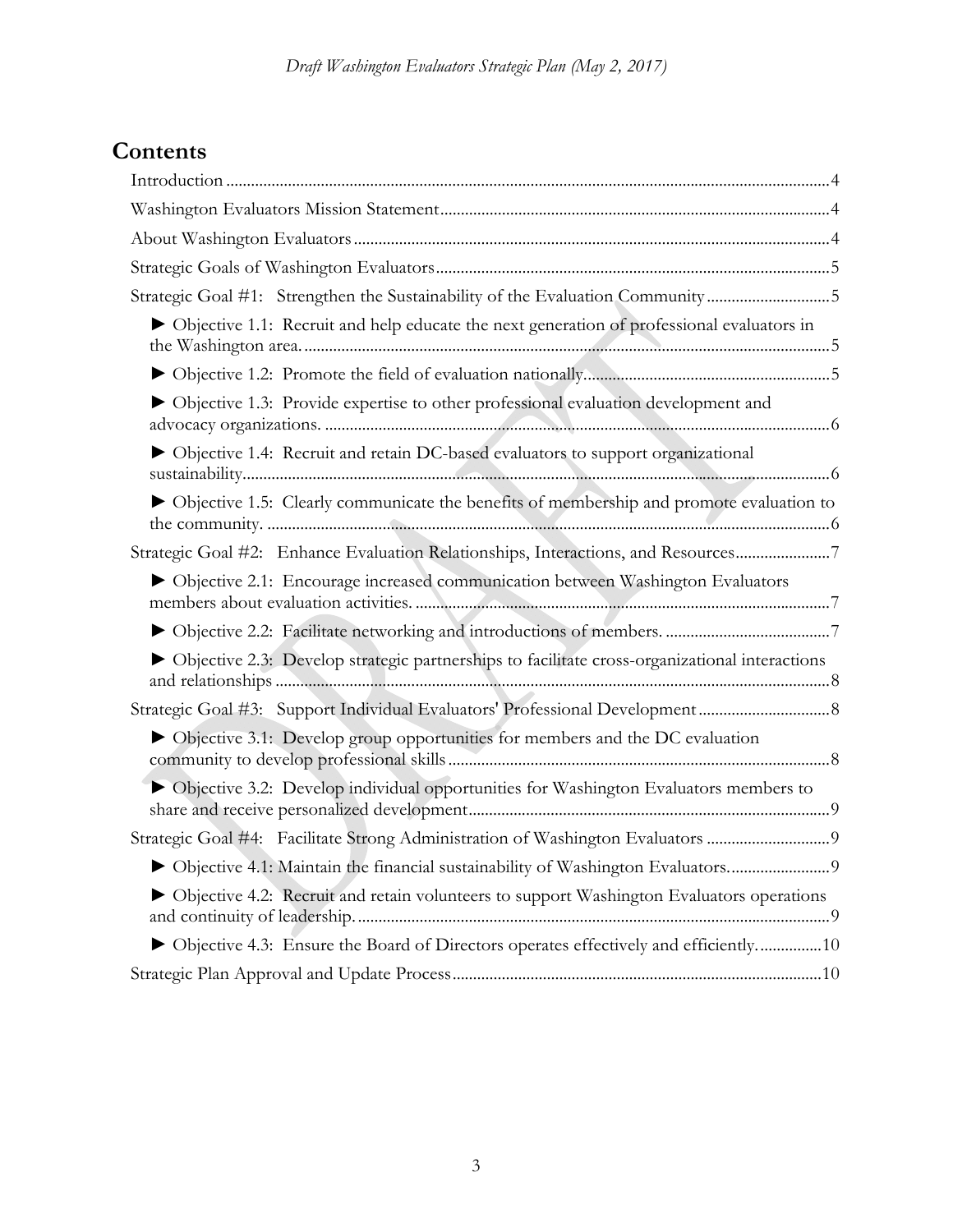# **Introduction**

Strategic planning is a process through which organizations can delineate their vision and goals, and develop approaches and procedures to ensure those goals are met. Planning today will affect Washington Evaluators future success in meeting the needs of our members.

As Washington Evaluators has grown over the past 33 years and the make-up of the organization's membership has changed, we recognize that the members' goals for the organization may also have evolved. Acknowledging the value of periodic review and goal-setting as critical elements of successful organizational management, this strategic plan aims to guide the future actions of the Board of Directors. This plan, in particular, will help ensure that the top priorities of our members guide the day-to-day operations of the Board and that the overarching goals drive future planning in the organization.

Strategic plans are not intended as static documents; rather this plan is a living document that will require input and action of the entire organization's membership to be successful. Therefore, beneath each of the strategic goals and objectives (designated with ►) [the Board will establish individual actions. Because the plan was approved mid-2017, many of these actions are well underway.

At the conclusion of this plan is a description of the future process to ensure Washington Evaluators continues periodic review and update of this plan. Notably, this plan will lay out clear goals and objectives, all of which are realistic, specific, and attainable. And this is the challenge for the Board of Directors—to effectively implement the plan now, and in the future, and ensure the plan is never out of date.

[Placeholder for WE member feedback description – to be added for final version in May 2017]

# **Washington Evaluators Mission Statement**

Washington Evaluators is devoted to serving the evaluation community by advocating for the growth of the evaluation profession and by fostering state-of the art knowledge and information sharing about evaluation practice. Based in the Washington, DC metropolitan area, Washington Evaluators' members come from a diverse mix of federal, state, and local government agencies, universities and educational settings, corporate businesses and independent consulting firms, and nonprofit associations.

# **About Washington Evaluators**

Founded in 1984, Washington Evaluators is one of the oldest professional evaluation organizations in the United States. Washington Evaluators supports the growth of the evaluation community and profession in the DC-area by promoting individual development of evaluation expertise, knowledge sharing, and collaboration. Washington Evaluators services members by facilitating professional development events, networking, social interactions, as well as publication of upcoming evaluation events and opportunities in the region. Our members serve in government, non-profits, businesses, academia, and more.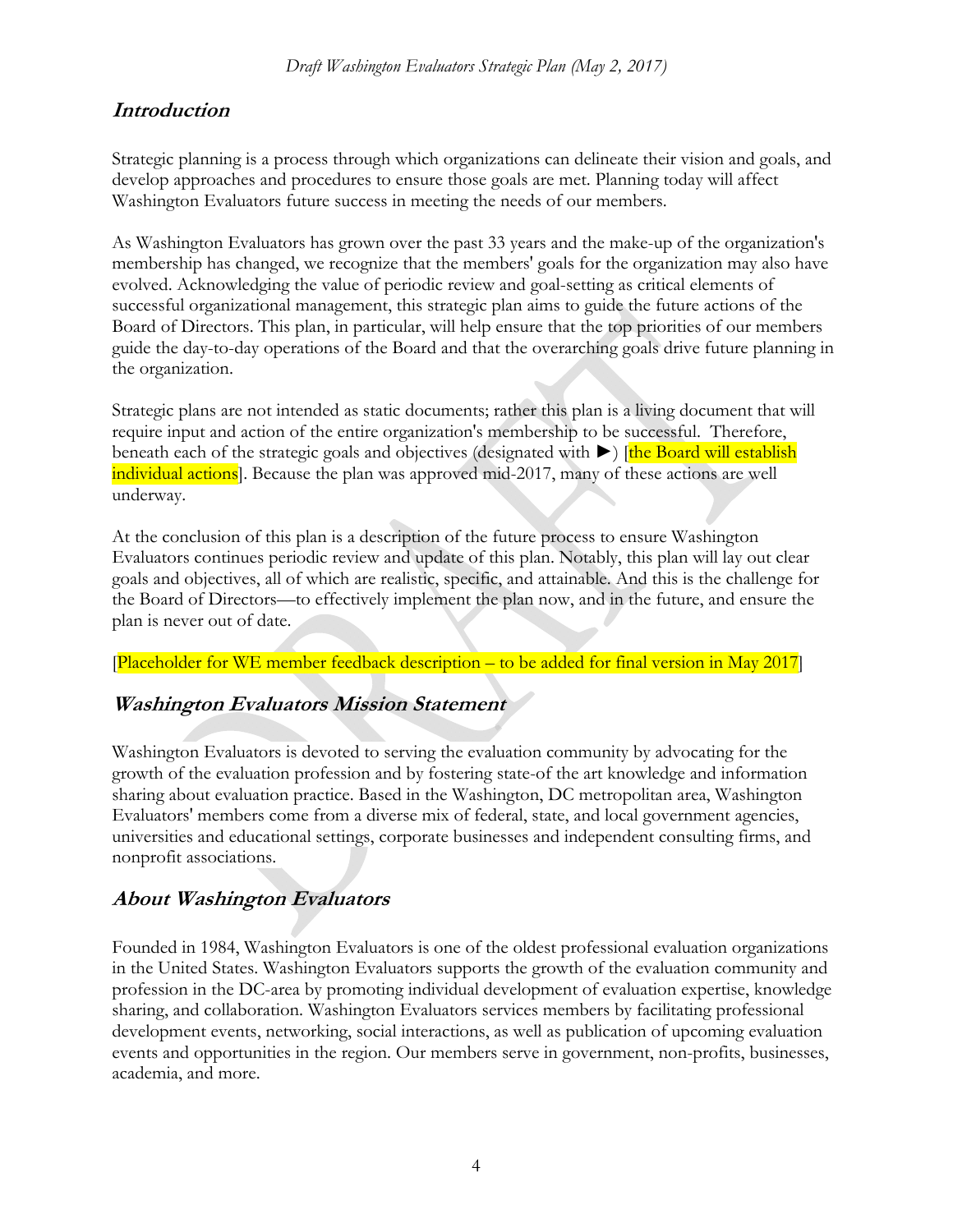### **Strategic Goals of Washington Evaluators**

Washington Evaluators helps develop evaluators professionally and promotes a collaborative evaluation community through a variety of activities. In order to achieve the mission of Washington Evaluators, we have four key strategic goals: strengthen the sustainability of the evaluation community; enhance evaluation relationships and interactions; support individual evaluators' professional development needs; ensure strong administration of the organization. Each of these four strategic goals is a core component of the Washington Evaluators mission, and each suggests specific potential contributions to the evaluation community in the Washington, DC region that form the basis for objectives (►)described below.

# **Strategic Goal #1: Strengthen the Sustainability of the Evaluation Community**

Washington Evaluators strives to strengthen the sustainability of the evaluation community, within the DC-area and nationally and recognizes this is a fundamental role of the organization. This strategic goal denotes Washington Evaluators' unique ability and position to serve as a national leader to strengthen the sustainability of the evaluation. As one of the oldest professional evaluation organizations in the United States, Washington Evaluators is well-suited to provide expertise to other organizations and individuals throughout the country, but only so long as the organization is itself sustainable. Further, by geographic proximity to the nation's capitol, many leaders in evaluation policy are located in the D.C. area. This access allows Washington Evaluators to serve in a vital role of providing connections to government agencies, evaluation contractors, and non-profit and think tank leaders to support the evidence movement and a vibrant evaluation community.

#### **► Objective 1.1: Recruit and help educate the next generation of professional evaluators in the Washington area.**

- $\Box$  Recognizing that new evaluators are constantly entering the profession, Washington Evaluators will support strategies for recruiting and serving new professionals and students in the Washington, DC region.
- □ Washington Evaluators will support and help publicize student conferences and educational opportunities to student members in the Washington, DC region.
- □ Washington Evaluators will maintain connections with local universities directly engaging in training the next generation of program evaluators, and seek to ensure a collaborative and engaging relationship.
- $\Box$  Washington Evaluators will explore strategies for supporting new professional in the DC area in their acclimation to the profession, and the evaluation community locally and nationally.

#### **► Objective 1.2: Promote the field of evaluation nationally.**

 $\Box$  As an affiliate of the American Evaluation Association, Washington Evaluators will actively support the goals and priorities of the American Evaluation Association including long-term and short-term interests.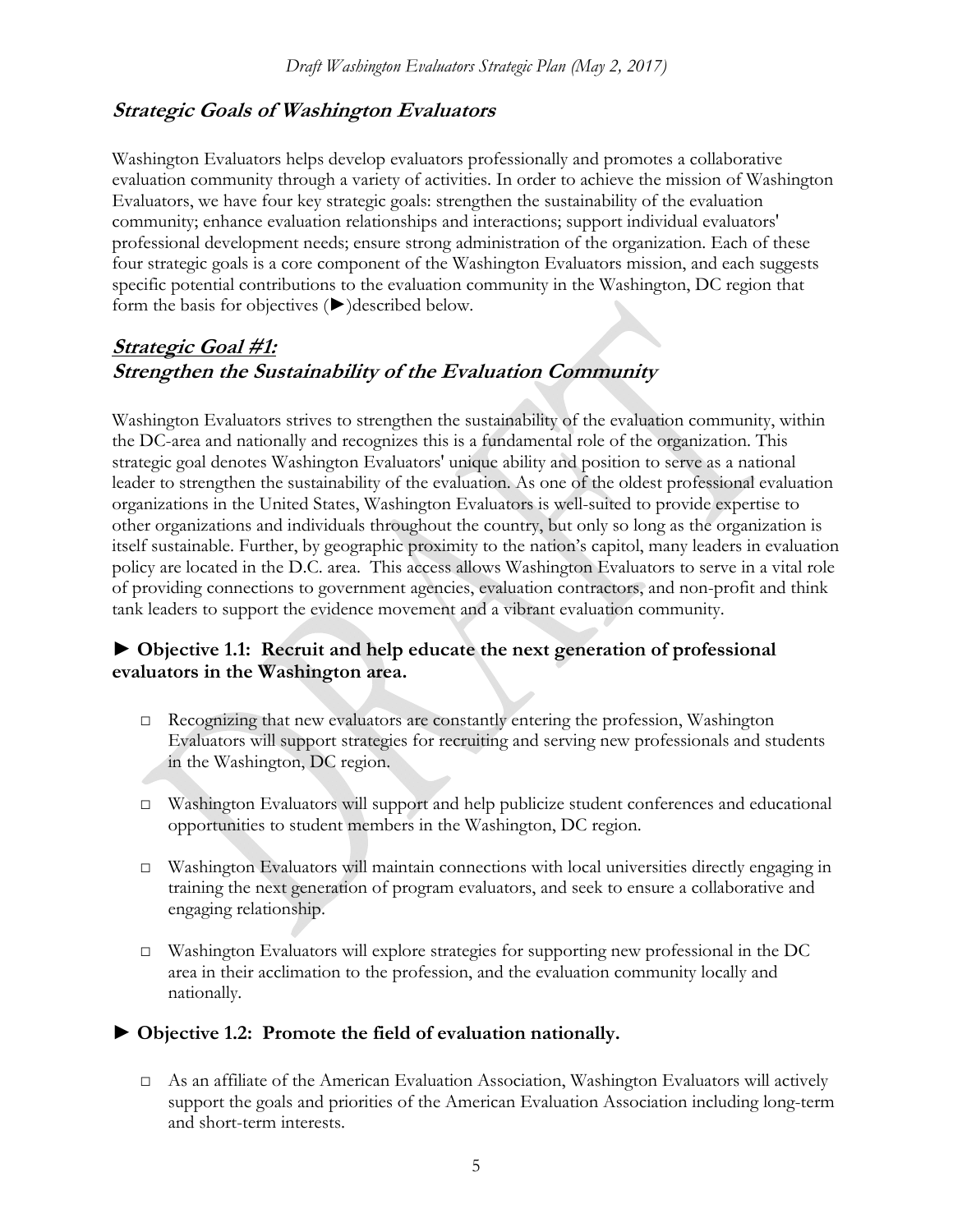□ Every four years the national conference of the American Evaluation Association returns to Washington, D.C. Washington Evaluators will support the conference every four years by facilitating the Local Arrangements Working Group (LAWG), which serves to AEA with the coordination of conference outreach and logistics. LAWG volunteers are charged with mobilizing local expertise and resources to enhance the annual conference and facilitate communication with local evaluators about the event.

#### **► Objective 1.3: Provide expertise to other professional evaluation development and advocacy organizations.**

- □ Washington Evaluators will work collaboratively to enhance the sustainability of the Baltimore Area Evaluators (BAE) affiliate of the American Evaluation Association. BAE is the closest affiliate to Washington Evaluators by geographic proximity and the sustainability of a strong affiliate in Baltimore helps to enhance the evaluation community on the East Coast.
- □ A Washington Evaluators Board Member will represent the organization in the American Evaluation Association's Local Affiliates Collaborative (LAC), serving as an active member and participant in all LAC functions.
- □ Washington Evaluators will support other AEA affiliates and promote professional organization events that may be of interest to members of Washington Evaluators, including regional conferences and professional development events.

#### **► Objective 1.4: Recruit and retain DC-based evaluators to support organizational sustainability.**

- □ Continuous recruitment of new members including professionals, students, and organizational sponsors – helps to ensure new ideas and knowledge are integrated into the organization. Washington Evaluators will endeavor to continually pursue new members, including individuals who are also members of the American Evaluation Association or Federal government evaluators, who are not otherwise Washington Evaluators members.
- □ Once individuals join Washington Evaluators, retention provides a critical indicator of the quality of services and benefits provided through membership. Retention also ensures that the existing network of evaluators in the Washington, DC region continue to help build and maintain the evaluation community. Washington Evaluators will seek to continuously improve annual retention rates.

#### **► Objective 1.5: Clearly communicate the benefits of membership and promote evaluation to the community.**

□ As a professional organization, the benefits of joining Washington Evaluators and participating in activities must be apparent across the community. Washington Evaluators will clearly communicate the benefits of membership and promote the field of evaluation to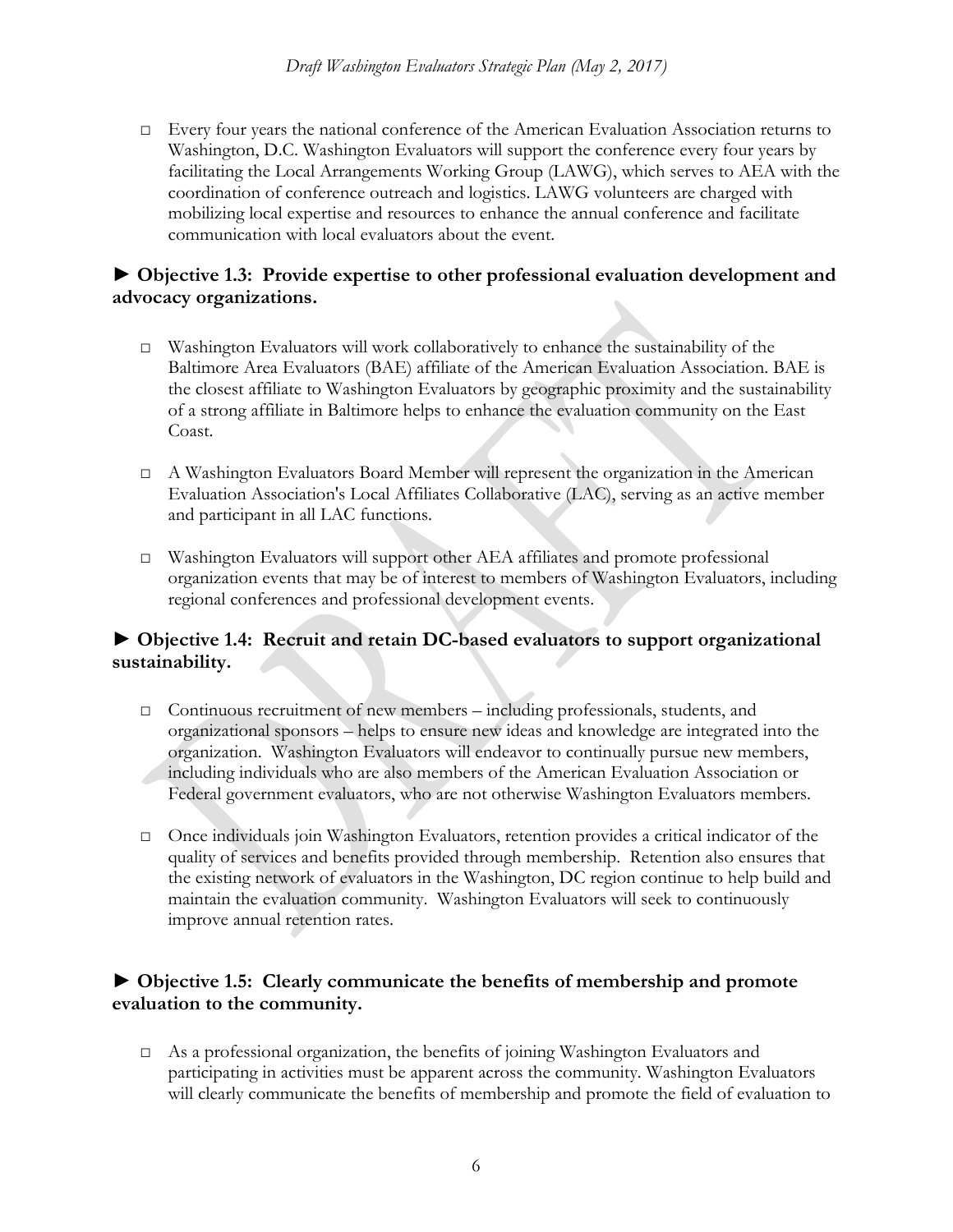non-members and members.

- □ Clear communications with members of Washington Evaluators about the benefits of membership serve a critical role in encouraging individual renewals based on the benefits of continued participation in opportunities and activities. Washington evaluators will specifically seek to communicate directly with members about opportunities that are exclusive to members.
- □ Clear communication with the evaluation community in a modern era requires a website that reflects the needs of the organization and the community. Washington Evaluators will maintain a website with information about the organization and upcoming events, and that provides resources for the betterment of the evaluation community in the DC-area.

## **Strategic Goal #2: Enhance Evaluation Relationships, Interactions, and Resources**

The goal to enhance evaluation relationships and interactions, and facilitate partnerships among individual evaluators and member organizations in the Washington, DC area provides a broad means to promote evaluation generation and use through knowledge sharing. Whether through interactions with fellow **Washington Evaluators** members or those in other corners of the evaluation community, relationships within and across the evaluation community represent a fundamental ingredient to a successful evaluation enterprise.

#### **► Objective 2.1: Encourage increased communication between Washington Evaluators members about evaluation activities.**

□ As a *community* of practice, the relationships of individual Washington Evaluators members to each other play a vital role in the success of the organization's knowledge sharing commitment. Thus, Washington Evaluators will support individual members' efforts to communicate with each other about evaluation activities and opportunities through members-only thematic networking or social events, the website discussion board (WEval Forum), and access to contact information for other members.

#### **► Objective 2.2: Facilitate networking and introductions of members.**

- □ Networking events provide opportunities for members to establish connections with others in the evaluation community, providing additional incentives to maintain membership status in the organization. Networking events also provide an opportunity to introduce nonmembers to Washington Evaluators, helping to ensure new members are continually pursued (see Objective 1.4). Washington Evaluators will strive to host networking events for both members and non-members, with the intention of facilitating the introduction of useful professional connections.
- □ Knowledge about individual members' expertise and interests in evaluation can encourage greater familiarity with evaluators across the community, including through profiles of members.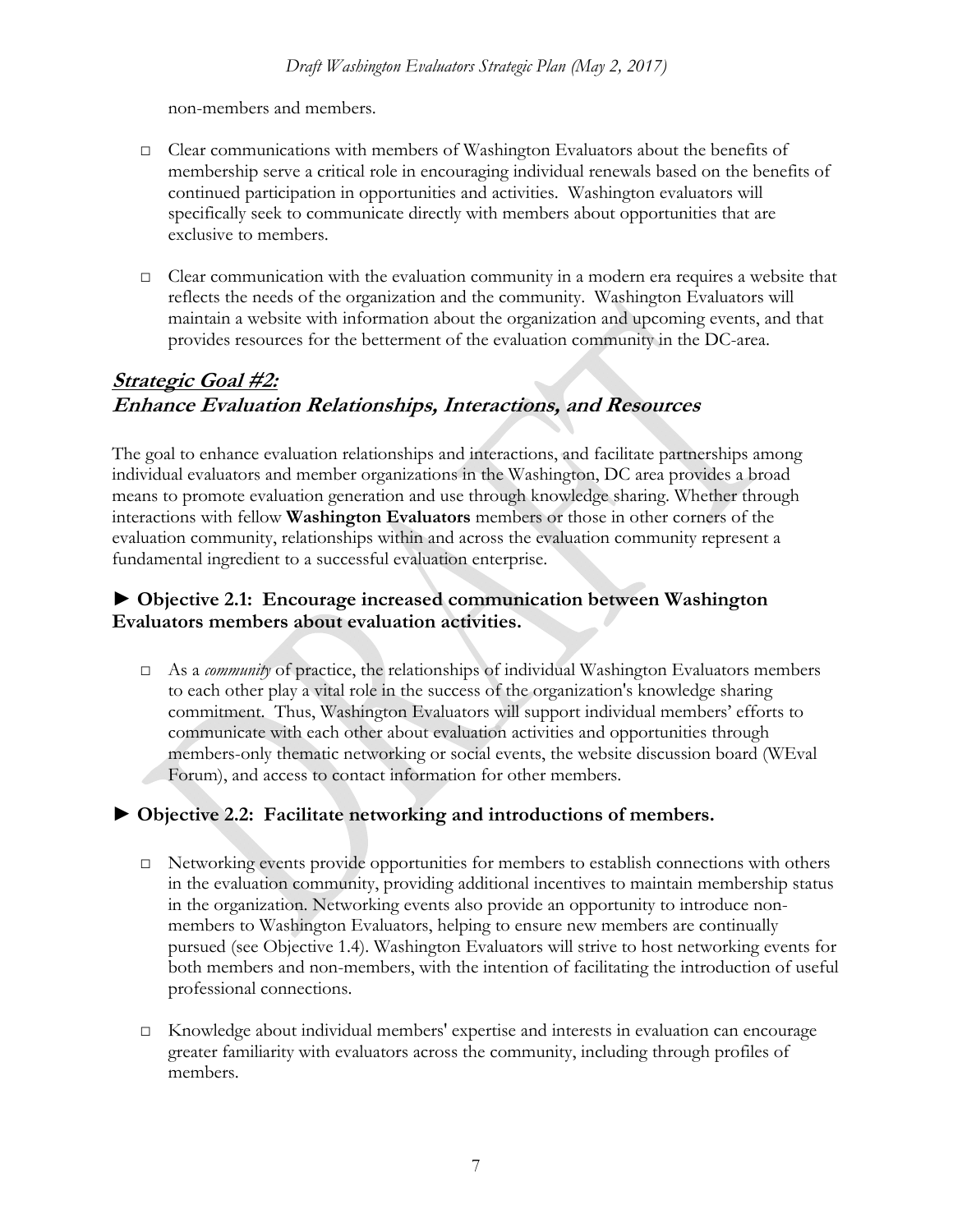#### **► Objective 2.3: Develop strategic partnerships to facilitate cross-organizational interactions and relationships**

- □ Partnership with leading evaluation organizations in the Washington, DC region is a means to ensure members of Washington Evaluators maintain connections to organizations and build ongoing relationships with the evaluation community that may extend beyond our members. For example, in 2016, Washington Evaluators partnered with several organizations to co-sponsor events, including the American Educational Research Association (AERA), the Alliance for Peacebuilding (AfP), American University (AU), and the American Bar Association's (ABA) Rule of Law Initiative (ABA). These events provided Washington Evaluators members with the opportunity to build relationships with the broader evaluation community. In addition to this, the latter three professional development events—co-sponsored with AfP, ABA, and AU—were all hosted at their offices, providing Washington Evaluators access to free and convenient event facilities. The event with AERA included joint funding for a social event, allowing Washington Evaluators members to meet others interested in educational research and evaluation. Washington Evaluators will strive to continuously build new partnerships that improve the evaluation community in the DCarea, while also serving the needs of the organizations members.
- $\Box$  Occasionally partnerships may manifest in regions or contexts beyond the DC-area. For example, in 2014 Washington Evaluators partnered with two voluntary evaluation organizations in central Asia, in an institutional and capacity building project. Washington Evaluators will continue to explore activities that may be mutually beneficial, including with other VOPEs.

# **Strategic Goal #3: Support Individual Evaluators' Professional Development**

Even though the evaluation field in the U.S. does not require a credential, evaluators must maintain continuous learning about evaluation in order to be prepared to best serve a continually evolving field. Washington Evaluators' objective to support individual evaluators' efforts to affordably improve their expertise and knowledge about evaluation, includes knowledge of state-of-the-art approaches to methods, policies, and approaches.

#### **► Objective 3.1: Develop group opportunities for members and the DC evaluation community to develop professional skills**

- □ Regular professional development events including brown bags, evening seminars, and virtual events/webinars – help ensure members have opportunities to improve their knowledge and expertise of evaluation methods, policies, and approaches. Professional development events not only provide opportunities to learn, but also serve as networking events (see Objective 2.2).
- □ Many types of intensive professional development are not conducive to short-term meetings or seminars, and may require more deliberate or lengthy sessions to convey needed knowledge about particular topics. Washington Evaluators will support more intensive professional development opportunities when possible.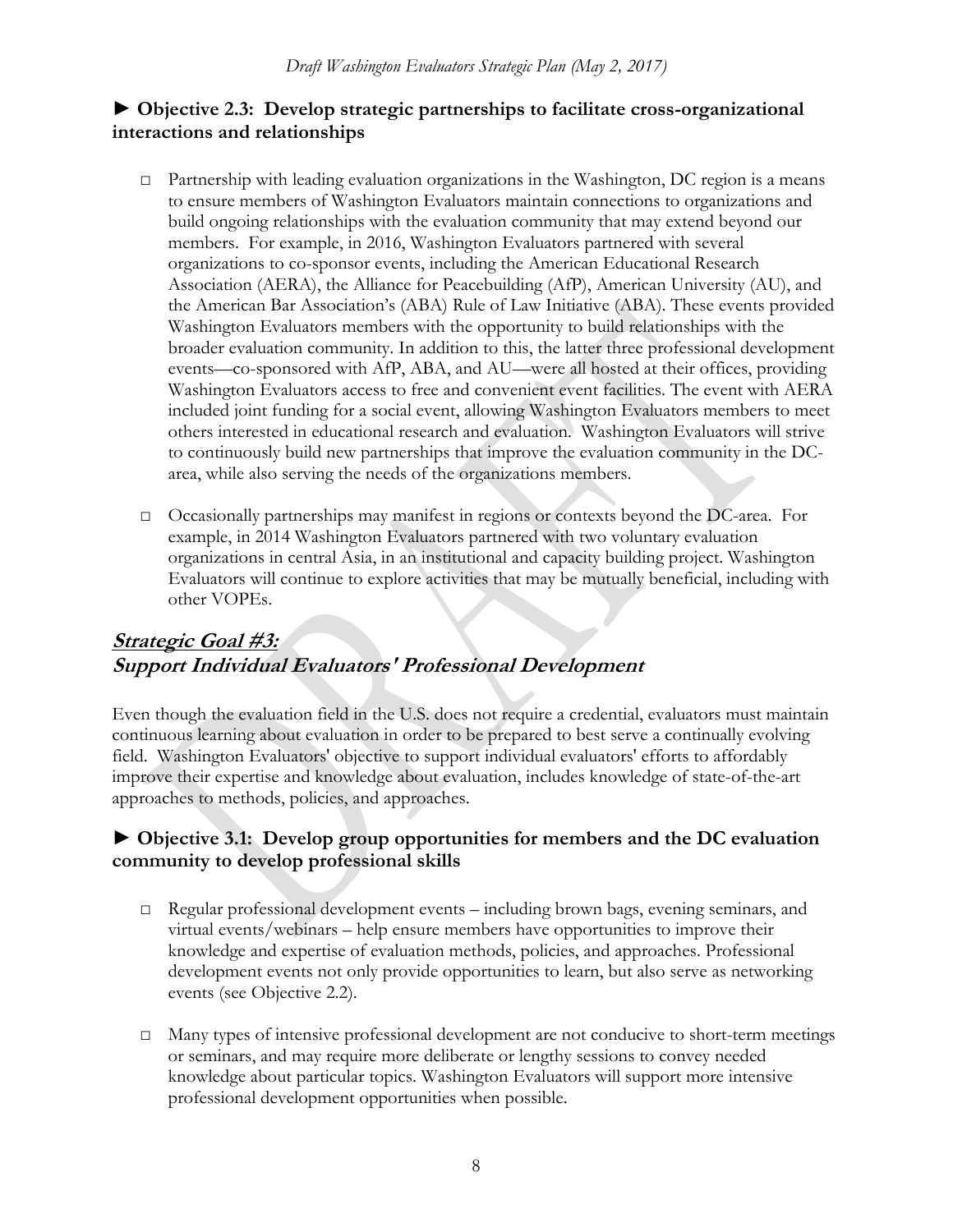#### **► Objective 3.2: Develop individual opportunities for Washington Evaluators members to share and receive personalized development**

□ Short-term professional mentoring can help individual evaluators address challenges or identify opportunities at a more individualized level. Washington Evaluators' Mentor Minutes initiative aims to connect current members to experienced evaluation professionals in the community through short-term mentorship opportunities that establish mutually beneficial professional connections.

# **Strategic Goal #4: Facilitate Strong Administration of Washington Evaluators**

The continued success of Washington Evaluators requires dedicated volunteers and sufficient resources for all of the activities described in this Strategic Plan. Washington Evaluators strives to facilitate strong administration of is resources, and recruiting and training volunteers for the Board of directors and committees.

#### **► Objective 4.1: Maintain the financial sustainability of Washington Evaluators.**

□ A strong financial situation for Washington Evaluators ensures the organization can continue to provide quality programming each year. The Washington Evaluators Board will strive to always to exercise in good faith its fiduciary duty to the members of the organization.

#### **► Objective 4.2: Recruit and retain volunteers to support Washington Evaluators operations and continuity of leadership.**

- □ Recruiting new leaders for positions of service in Washington Evaluators will help ensure the organization's sustainability and continued ability to implement the goals and objectives outlined in this Strategic Plan. The Board of Directors itself constitutes and important pipeline, with both elected and appointed positions. Elections are held annually for the President-elect, who serves a three-year term, with one-year each as President-Elect, President, and Past-President. Elections are held biennially for the positions of Treasurer and Secretary. Typically the election planning process begins in September with dissemination of a call for nominations to members in October, slating of candidates and elections in November. Nominees submit statements of qualifications, vision, and interests by the second week of October.
- $\Box$  The Washington Evaluators committee infrastructure can provide meaningful opportunities for leadership development, and should be a priority for Board members to recruit individuals to serve on committees and task forces, based on members' interests. Washington Evaluators will continue to build and maintain a robust committee infrastructure to serve the needs of members while recognizing the organization is supported by volunteers and there is a constant need for leadership opportunities in addition to service on the Board of Directors.
- $\Box$  Recognition for service is rarely and expectation, but a small gesture in acknowledging the roles volunteers have in sustaining and improving organizational activities. Washington